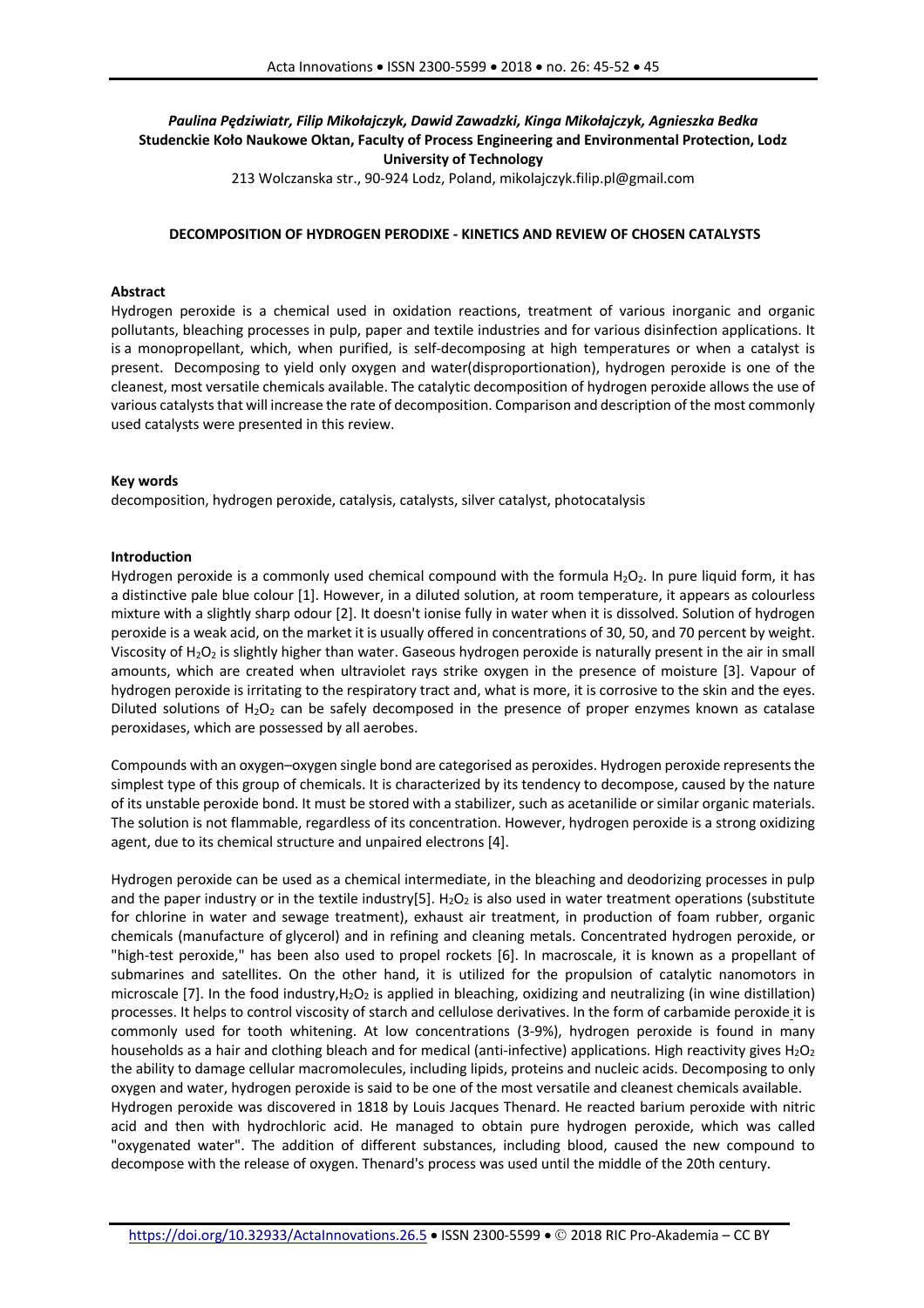Nowadays, production of hydrogen peroxide is mostly conducted according to the anthraquinone-auto oxidation process, where  $H_2O_2$  is produced from hydrogen and atmospheric oxygen. The post-reaction mixture is then purified and concentrated. After appropriate stabilization, it is distributed as an aqueous solution. Different methods of derivation are electrolytic processes (aqueous sulphuric acid or acidic ammonium bisulfate is converted electrolytic ally) and auto oxidation of isopropyl alcohol [8].

## **Decomposition of hydrogen peroxide**

Hydrogen peroxide is a very unique substance due to its molecular structure. It consists atoms of oxygen in oxidation state of -1 unlike many substances, where oxygen occurs in oxidation state of 0 or -2. This means that this substance can be used as both an oxidizing and a reducing agent, depending of pH of its solution. Due to those properties, particles of hydrogen peroxide can decompose via reaction of disproportionation as shown on Pic.1 [9].



*Source: Author's*

Hydrogen peroxide is a quite stable substance in low and moderate pH. Although hydroxyl anions cannot trigger the reaction on their own [10], an increase of alkalinity in the environment of reaction up to a certain value may result in a rising rate of reaction. Unfortunately, the influence of pH on the rate of reaction is highly dependent on the purity of the solution. For example, in a low purity solution, pH may not affect it at all [11]. However, H<sub>2</sub>O<sub>2</sub> easily decomposes when it is exposed to impurities or catalysts like metallic surfaces or yeast. Other factors that affect the rate of reaction are temperature, pressure, concentration of solution, type, activity and area of active catalytic surface of the catalyst, exposure to direct sunlight and presence of inhibitors [10].

Reaction of decomposition of hydrogen peroxide is very slow in moderate temperatures without the presence of a catalyst [11]. It can be sped up by increasing the temperature, which triggers the reaction of thermal decomposition. This reaction can be carried out in a liquid or vapour phase. Usually the rate of reaction is increased by adding catalysts to the reactor. Almost all types of catalyst can be used with this reaction: heterogeneous (e.g. silver, gold, iron), homogeneous (iodide or iron ions) and enzymes (catalase).

This reaction is exothermic. It produces large amount of heat (ΔH=-2884.5 kJ/kg H<sub>2</sub>O<sub>2</sub> for pure compound), which further increases rate of reaction and makes reaction self-sustaining after phase of catalytic initiation [12]. The mechanism of reaction is dependent on the type of catalyst used. For example, for transition metal complexes two general types of mechanism have been postulated: radical mechanism proposed by Haber and Weiss and peroxide complex mechanism proposed by Kremer and Stein [13]. Some reaction mechanisms still need more research. For example, the exact mechanism of reaction catalysed by  $MnO<sub>2</sub>$  is still unknown. Thermal decomposition is a very complex reaction, one of the proposed models is based on 27 subordinate reactions [9]. Often the final mechanism of reaction is a combination of various other mechanisms, usually thermal decomposition in addition to the reaction with catalysts and impurities.

In many industries decomposition of hydrogen peroxide is used e.g.to produce sodium perborate and sodium percarbonate (bleaching agents in solid and liquid detergents). In textile industry hydrogen peroxide bleach and deodorize textiles, wood pulp, hair, fur, etc. The other applications of  $H_2O_2$  are as source of organic and inorganic peroxides, rocket fuel, plasticizers, neutralizing agent in wine distillation, bleaching and oxidizing agent in foods, substitute for chlorine in water and sewage treatment, viscosity control for starch and cellulose derivatives [1]. Hydrogen peroxide is also present in pulp and paper industry, manufacture of glycerol, foam rubber, refining and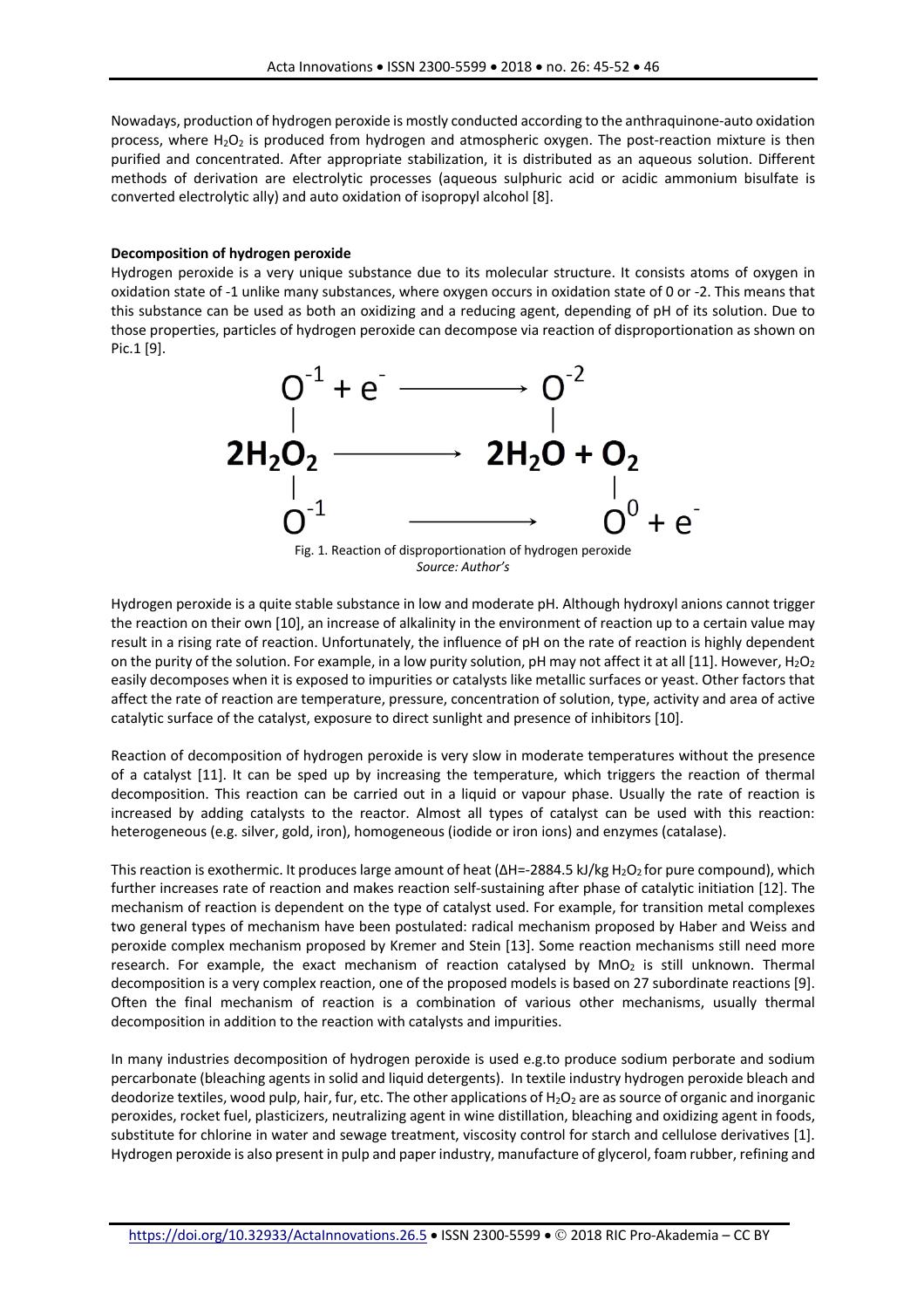cleaning metals [2]. Because of antichlor, dyeing, electroplating, antiseptic epoxidation, hydroxylation, oxidation and reduction properties it is wide use in many industrial processes.

### **Silver catalyst**

Silver is one of most effective heterogeneous catalysts for hydrogen peroxide decomposition. Due to the high influence of the catalytic active area on the rate of reaction usually only significantly modified geometric forms of silver are being used in this reaction. Generally, silver is used in metallic form or as an alloy. It is not used in ionic form, as it is prone to precipitation. The most popular forms used in industry or in laboratories are mesh and powder. Use of powder and nanoparticles is attractive due to their high surface area, but it may result in the necessity of using some additional process of separation of catalyst and solution. In other cases, a post reaction mixture may be contaminated [14]. Therefore, usually silver is used in the form of mesh or other geometric forms, which allows the forming of a bed. To restrain the cost of catalyst, sometimes silver is used in the form of a thin layer coating, instead of using pure silver. It does not affect rate of reaction, because reaction takes place only within the interphase layer.

Despite the fact that new catalysts for the reaction are developed every year, metallic catalyst based on silver are still very attractive. The main advantages of using silver are its high decomposition efficiency, compactness, uncomplicated process of fabrication, and multiple available form of catalyst [15]. Silver catalysts also have some disadvantages, like temperature limitations (melting temperature of silver – 961.8°C) and a complicated process of activation of catalyst. Another drawback of silver is catalyst loss of mass after several cycles of reaction. Mass loss is proportional to the squared area of catalyst [16]. This process is intensive for new and regenerated metal at the start of a process of decomposition. After some time, the concentration of ions of silver in the solution stabilizes due to the saturation of solution. These ions are inhibitors to silver degeneration. The most important disadvantage of silver is its vulnerability to surface poisoning. To counter that, the catalyst must be periodically regenerated, for example with nitric acid. Regeneration has one additional effect for the catalyst – it develops a surface of metal and increases the amount of active centres. It is crucial for new silver, where surface is undeveloped and smooth, which results in limited decomposition efficiency [17]. Silver is also quite expensive when compared to other catalysts, such as those based on iron.

During the reaction of hydrogen peroxide decomposition catalysed by silver, four different reaction zones can be noticed, each dominant for a range of bulk solution temperatures. In low temperature zones, the rate of reactions is chemically controlled by properties of the catalyst. In nuclear boiling zone, due to the contact between catalysts and boiling liquid temperature of catalyst does not exceed the boiling point of the solution. The next zone is the film boiling zone, where the vapour phase is formed. This results in significant limitation of area of contact between reactant and catalysts and a noticeable decrease of the rate of reaction. The last zone is called the high temperature reaction zone, where the rate of reaction of decomposition is more dependent on the reaction of homogeneous thermal decomposition rather than heterogeneous catalysed reaction [18]. Due to the heterogeneous nature of the process of decomposition of  $H_2O_2$ catalysed by silver exact mechanism of this reaction is still unknown, probably it is based on a radical mechanism.

# **Manganese compounds**

Potassium permanganate (KMnO<sub>4</sub>) in standard conditions is a solid with density 2.7 g/cm<sup>3</sup>. It is not hydroscopic, in contrast to sodium permanganate. It has good water solubility, in 20°C it is 6,4g in 100cm<sup>3</sup>of water. The colour of its solution is strictly dependent on its concentration; it varies from bright pink in diluted solutions to dark purple in saturated solutions. Solid KMnO<sub>4</sub> thermally decomposes in 240°C, as shown on following equation:

$$
2KMnO_4 \rightarrow K_2MnO_4 + MnO_2 + O_2
$$

This substance has strong oxidizing properties, but mechanism of this oxidation reaction is strongly dependent on pH of the environment of the reaction. In acid solutions  $KMnO_4$  is reduced to Mn<sup>+2</sup>, the solution changes colour to pale pink:

$$
MnO_4^- + 8H^+ + 5e^- \rightarrow Mn^{+2} + 4H_2O
$$

In a weak alkaline or inert solution permanganate ion is reduced to manganese oxide, which appears in the form of a a brownish sediment:

$$
MnO_4^- + 2H_2O + 3e^- \rightarrow MnO_2 + 4OH^-
$$

However, in a strong alkaline environment, the solution changes its colour to green:

 $MnO_4^- + e^- \rightarrow MnO_4^{-2}$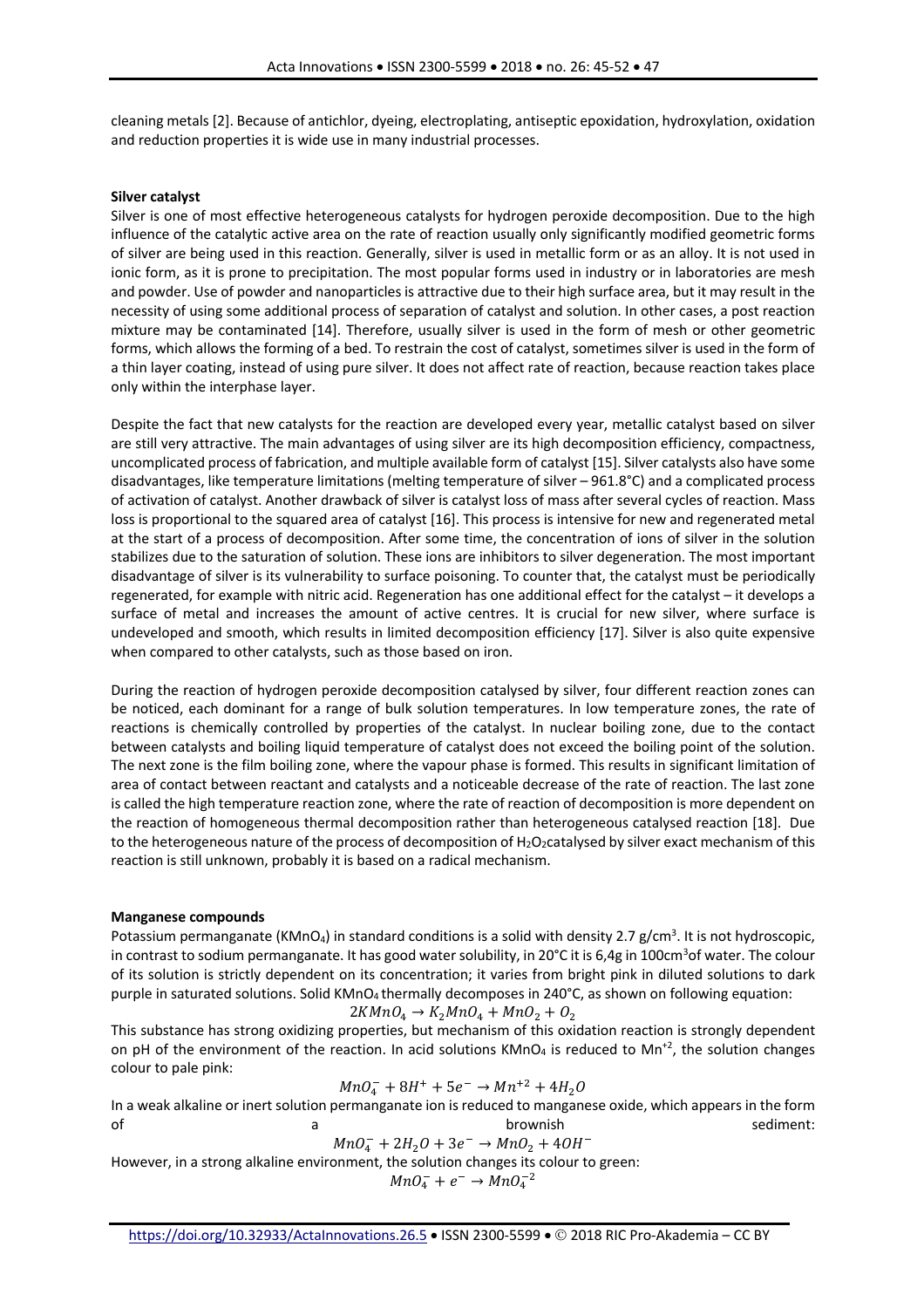Potassium permanganate is being used in titration analysis - manganometry. It also has a strong bactericidal and fungicidal properties, diluted solution is used in oral rinsing.

The reaction of catalytic decomposition of hydrogen peroxide catalysed by potassium permanganate can be divided into three stages: a fast initial phase, an induction period and an autocatalytic step [25]. This reaction is autocatalytic, because product of reaction Mn<sup>+2</sup> creates unstable complex with MnO<sub>4</sub><sup>-1</sup>. Products of decomposition of this complex have better catalytic properties than the complex itself. Some studies are focused on obtaining porous cement slurry with the use of reaction decomposition of  $H_2O_2$  with potassium based catalysts. Currently, aluminium powder is being used in this process, but the rate of reaction of producing gases is hard to control [22].

Manganese oxide (MnO2) is widely used in heterogeneous reaction of decomposition of hydrogen peroxide thanks to its excellent catalytic efficiency in this reaction. It is usually used in the form of a powder thanks to its very high contact surface [21]. One of disadvantages of this catalyst is a necessity of immobilizing a manganese oxidize powder on solid base. The kinetics of catalytic decomposition hydrogen peroxide can be represented by pseudo first-order rate model [24]. Si-Hyun Do and the others [24] suggested a 15-tier mechanism of this reaction.

# Potassium dichromate (K<sub>2</sub>Cr<sub>2</sub>O<sub>7</sub>)

Potassium dichromate is an orange crystalline ionic solid. In water solutions, it is durable only in an acid environment, in alkali solutions its colour is changing from orange to yellow as a result of redox reaction of dichromate ion:

$$
Cr_2O_7^{-2} + 2OH^- \rightarrow 2CrO_4^{-2} + H_2O
$$

However, reverse reaction can occur when pH of solution changes back to acid:

$$
2CrO_4^{-2} + 2H^+ \rightarrow Cr_2O_7^{-2} + H_2O
$$

Potassium dichromate is used as an oxidizing agent in various reactions in chemical industry and laboratory preparation, such as dye production, electrolysis, pyrotechnics, glassware, glues, dyeing, photography, lithography and the ceramic industry. The solution of potassium dichromate in sulfuric acid is being used to clean laboratory glass, soiled organic compounds and other compounds susceptible to oxidation. Nowadays its use is very limited, due to problematic disposal of wastes containing chromium compounds. Potassium dichromate, as other Cr (VI) compounds, is toxic, mutagenic and carcinogenic. It is also extremely dangerous to the environment.

The mechanism of reaction of decomposition of hydrogen peroxide catalysed by potassium dichromate is complicated and a lot of research has been carried out over the last 100 years [1,2]. During those studies various Cr(VI)-peroxo complexes were observed at different pH and concentrations of solution, for example:

- at pH=4  $Cr<sup>VI</sup>(O)_{5}(H_{2}O)$  or  $Cr<sup>VI</sup>(O)(O_{2})_{2}(OH_{2})$ . Their solution is called blue peroxochromatic acid,
- **a** at pH between 4 and 7 -violet deprotonated from of "peroxochromic acid"  $[Cr<sup>V1</sup>(O)(O2)(OH)]$ <sup>-</sup>
- § at least four Cr(V)-peroxocomplexes appearing at different pH and concentrations[19].

Potassium dichromate as a catalyst studied reaction has some advantages: it is easy to implement and the reaction rate can be controlled by  $H_2O_2$  solution dilution [23].

# **Iron oxide**

Another known reaction based on the decomposition of hydrogen peroxide is Fenton's reaction, where a hydroxyl radical is created by iron ions. This reaction was suggested by Haber and Weiss in 1932,however their investigation was not focused on oxidation. Thanks to Fenton's theories about oxidation this process is now named after him [29]*.* One of the forms of catalyst used in that type of reaction is goethite, a pure crystalline iron oxide in aqueous medium- $\alpha$ -FeOOH. Many key reactions of this process are based on the transition aqueous hydrogen peroxide to the anion form  $OH<sub>2</sub>$ .

> $H_2O_2 + Fe^{2+} \rightarrow Fe^{3+} + OH + OH$ .  $OH + H2O2 \rightarrow H2O + O2H$  $OH + H_2O_2 \rightarrow O_2 + H_2O + OH$  $OH + Fe^{2+} \rightarrow Fe^{3+} + OH \bullet$

Profound research on that mineral was carried by Shu-Sung Lin and Mirat de Gurol[26]. It is worth mentioning that it is the most abundant crystalline iron oxide mineral in nature. However, this material is not the only one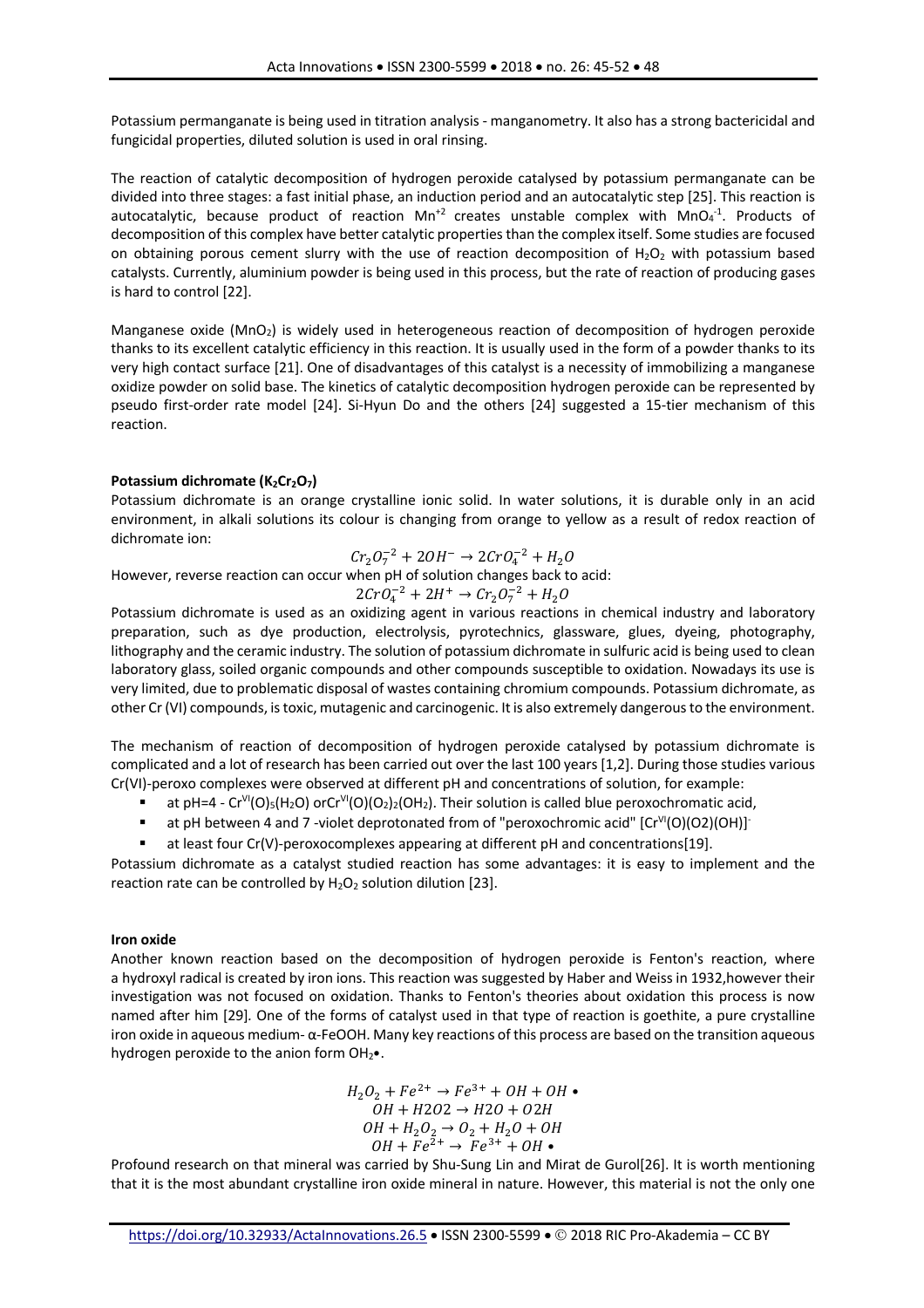used as the source of iron oxide. Equally popular are hematite ( $\alpha$ -Fe<sub>2</sub>O<sub>3</sub>) and ferrihydrite ((Fe<sup>3+</sup>)<sub>2</sub>O<sub>3</sub>\*0.5H<sub>2</sub>O) [28]. The most efficient of these three minerals is ferrihydrite thanks to its large inner surface that is associated with an increased rate of diffusion process. It is also worth mentioning that the iron oxide in the form of aqueous goethite is suitable for catalysing hydrogen peroxide decomposition even in highly concentrated solutions (about 1-10 mM). Compounds containing ferric ions, for example ferric salts, are also regarded as good catalysts, due to their high selectivity. Nevertheless, they can cause many problems since reactions of decomposition of catalyst and hydrogen peroxide are highly exoenergetic [27]. Despite this fact, iron oxides are commonly used in our daily life, in metallurgy, as a colorants or thermite component. Thanks to their super magnetic properties and the ability to overcome the blood-brain barrier they can also be used in medicines, as a contrast in MRI (Magnetic Resonance Imaging) [30].Some scientists tried to overcome some of weaknesses of this reaction. About 20 years ago (Huston & Pignatello, 1999; Ruppert et al., 1993) it was found that combination of Fenton reaction and UV light radiation (nowadays it is called photo-Fenton process) has strongly accelerated the rate of degradation of a variety of pollutants, even if it is compared to the regular Fenton reaction. This is mainly due to the presence of photochemical reduction of Fe<sup>3+</sup> back to Fe<sup>2+</sup>. This reaction can be present as:

$$
Fe^{3+}{}_{aqa} + H_2O + hv \rightarrow Fe^{2+}{}_{aqa} + HO \bullet + H^+ \tag{31}
$$

This reaction shows some strong advantages in comparison with regular Fenton reaction. First of all, the main weakness of classical Fenton reaction - self-blocking through the increasing amount of sludge is not present in photo-Fenton reaction. Secondly, chemical consumption is significantly lower, what results in lower cost of the process. To add more, due to negligible formation of sludge, there is no need to remove it, what reduces operation costs even more. [32]

### **Photocatalytic decomposition on TiO Surface**

The next type of reaction of decomposition of hydrogen peroxide is a reaction involving use of UV light and TiO<sub>2</sub> surface [33] that has some photo catalytic properties as in the case of iron compounds in the photo-Fenton reaction. In this type of reaction when TiO<sub>2</sub> is irradiated light which has photon energy equal to or higher than its band-gap, an electron (e−) can be excited from the valence band to the conduction band and leave a hole (h+) in the valence band:

$$
TiO2 + UV > h+ + e-
$$
  
h<sup>+</sup> + OH<sup>-</sup>/H<sub>2</sub>O -> •OH/•OH + H  
e<sup>-</sup> + h<sup>+</sup> > heat

The presence of hydrogen peroxide in this reaction is essential, because as an electron acceptor it is responsible for the growth of photocatalytic efficiency and mineralization of losses of energy during UV radiation. Controlling the amount of  $H_2O_2$  during this process is crucial. Although this process requires a large amount of hydrogen peroxide, too large of a dose may cause the accumulation of electrons on the hydrogen peroxide radicals and competitive adsorption of hydrogen peroxide instead of its decomposition [35]*.* In this type of process the amount of titanium dioxide is equally important because it can be used to control the rate of decomposition. Due to its vulnerability to fragmentation to the size of nanoparticles it has excellent photocatalytic properties, especially one of its catalytic form named anataz. However, that properties are highly dependent on the temperature and the specific surface area. Furthermore, TiO2 may also be used in rutile form, which has very good mechanical and catalytic properties thanks to high chemical resistance and high refractive index.

Photocatalytic reactions on TiO<sub>2</sub> surface in presence of hydrogen peroxide are useful in the oxidised degradation or transformation of a wide range of pollutants for the treatment of drinking water, groundwater, wastewater and contaminated soils. It is also useful to get rid of hazardous compounds present in dyes [34]*.*However, most applications of titanium dioxide are still carried out at a laboratory rather than at industrial scales.

### **Hydrogen peroxide in living cells**

Hydrogen peroxide naturally occurs in the human body as one of the by-products of biochemical metabolism of many different cells. For example, hydrogen peroxide is directly produced by some oxidise enzymes like glycolateoxidise or monoamine oxidise. Hydrogen peroxide is also created by the peroxisomal pathway for Loxidation of fatty acids [36].

What is more, some popular beverages, including instant coffee, black tea and green tea, can contain hydrogen peroxide at low concentrations. Consumption of these beverages may conduct to diffusion of hydrogen peroxide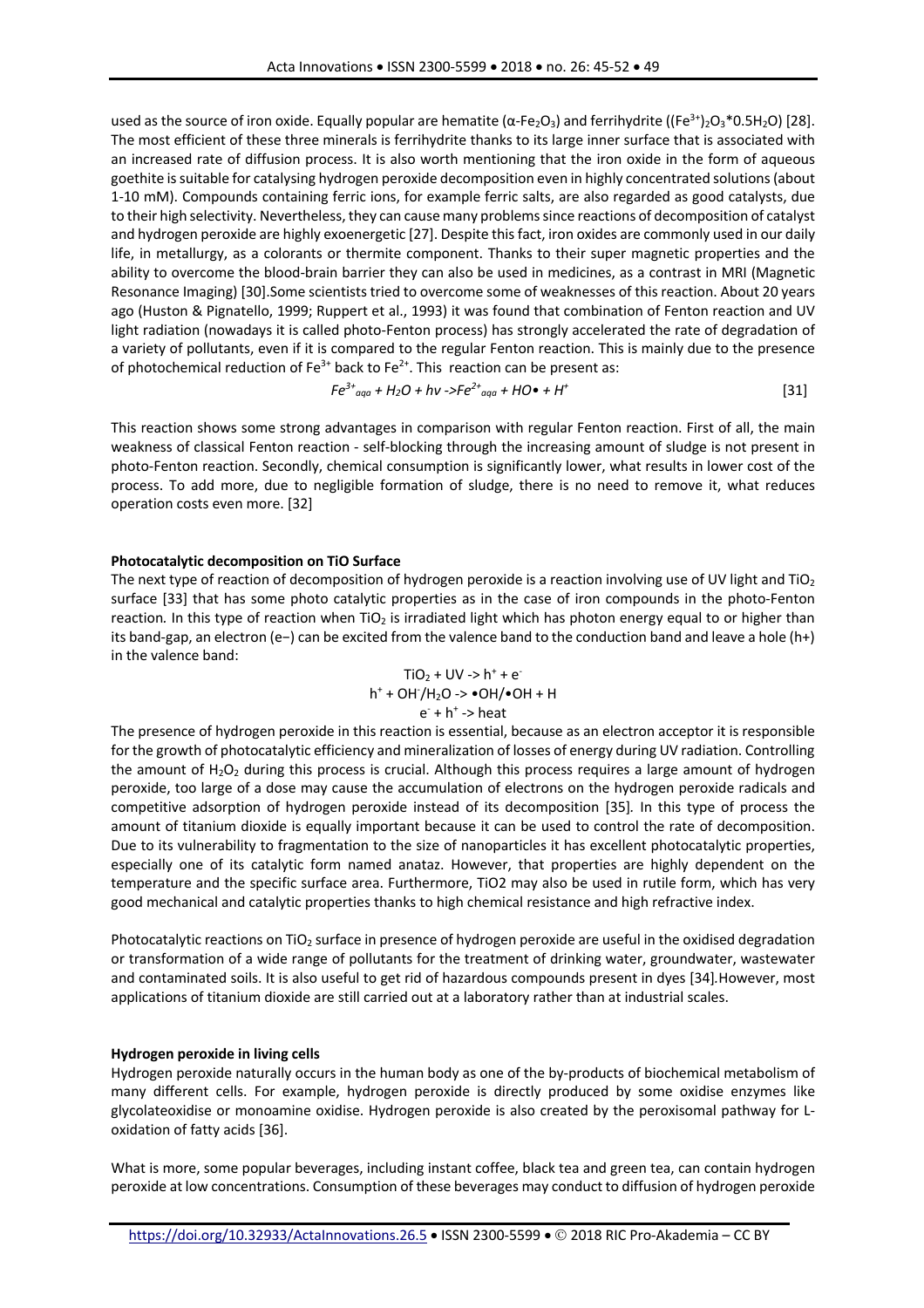into the cells of the oral cavity and upper part of the gastrointestinal tract [36]. Another source of hydrogen peroxide in the gastrointestinal tract are oral bacteria which produce this substance [36].

Hydrogen peroxide could also be found in exhaled air of living organisms. It is uncertain whether the source of it is oral bacteria, phagocytes or other lung cells. People with lung diseases or cigarette smokers exhale more hydrogen peroxide than healthy ones[36].

Considering all the above it is not surprising that hydrogen peroxide is also present in the blood. But concentration of hydrogen peroxide in human blood has not been determined with satisfactory accuracy yet. There are some conventional methods of hydrogen peroxide detection but the absolute values remain uncertain [37]. The literature is full of data about the hydrogen peroxide level in blood but credibility of it is questionable due to the great variability of results [37].

To sum up, it seems that most human cells are exposed to hydrogen peroxide. $H_2O_2$  can have significant impact on aging processes. During decomposition of hydrogen peroxide with, for example, copper (I) and iron (II) ions as a catalyst, hydroxyl radical (OH●) is formed [38]. Free radicals are molecules, atoms or ions which have single, unpaired electron at the outer orbits. High activity individuals have this chemical and oxidize each compound with which they have contact in order to join or donate electrons. The objects of the attacks of free radicals in the human body are mainly compounds having double bonds in the molecules like proteins, DNA, polysaccharides, lipids (like cholesterol in the blood) or unsaturated fatty acids which are part of cell membranes [36].

Accumulation of hydrogen peroxide may have very bad influence on cells and can even kill them, so it has to be decomposed. The natural process of hydrogen peroxide decomposition is very slow. Therefore, in living organisms there has to be an acceleration mechanism for this reaction. It is widely known that reactions in cells are mostly accelerated by enzymes. In case of hydrogen peroxide decomposition, it occurs in the same way. One of such substance is an enzyme called Catalase, which lowers the energy of activation needed for decomposition [39].

### **Conclusion**

Hydrogen peroxide is one of the cleanest, most versatile chemicals available. Due to its beneficial properties, it is used in a broad variety of application areas e.g.: in aseptic packaging as sterilizing agent, in cosmetics and medicine as an antimicrobial agent, in chemical synthesis as a powerful and environmentally benign oxidizing agent, in pulp, paper and textile industry as a versatile bleaching agent and also in transportation high concentrated, high purity hydrogen peroxide is used as a propellant. Hydrogen peroxide is the object of diverse studies due to its useful properties. Although there are many varied applications of this substance, its usage remains limited. The main reason for this is high production costs. Moreover, in lower concentration it is chemically unstable and requires addition of stabilizers, which change the kinetics of reaction of its decomposition. A separate direction of research concerning hydrogen peroxide is its presence in the human body, which can have a significant influence on biochemical reactions that occur in our cells. Therefore, this simple substance is more important than it seems and further studies concerning its production, usage and appropriate concentration measurement can make a breakthrough in many areas of our lives.

### **Acknowledgments**

This project would be impossible without help and support of our supervisors: M.Sc Konrad Gładyszewski and Ph.D Michał Tylman. We would like to thank them for their expert advice and encouragement throughout the whole "Najlepsi z najlepszych" project. We also would like to thank other members of Oktan Team for all of their work during ChemCar projects.

### **References**

[1] https://pubchem.ncbi.nlm.nih.gov/compound/hydrogen\_peroxide,Access data: 19.03.2017

[2] https://www.ncbi.nlm.nih.gov/mesh/68006861 , Access data: 19.03.2017

[3] Kirk-Othmer Encyclopedia of Chemical Technology. 4th ed. Volumes 1: New York, NY. John Wiley and Sons, 1991-Present., p. V13 (95) 962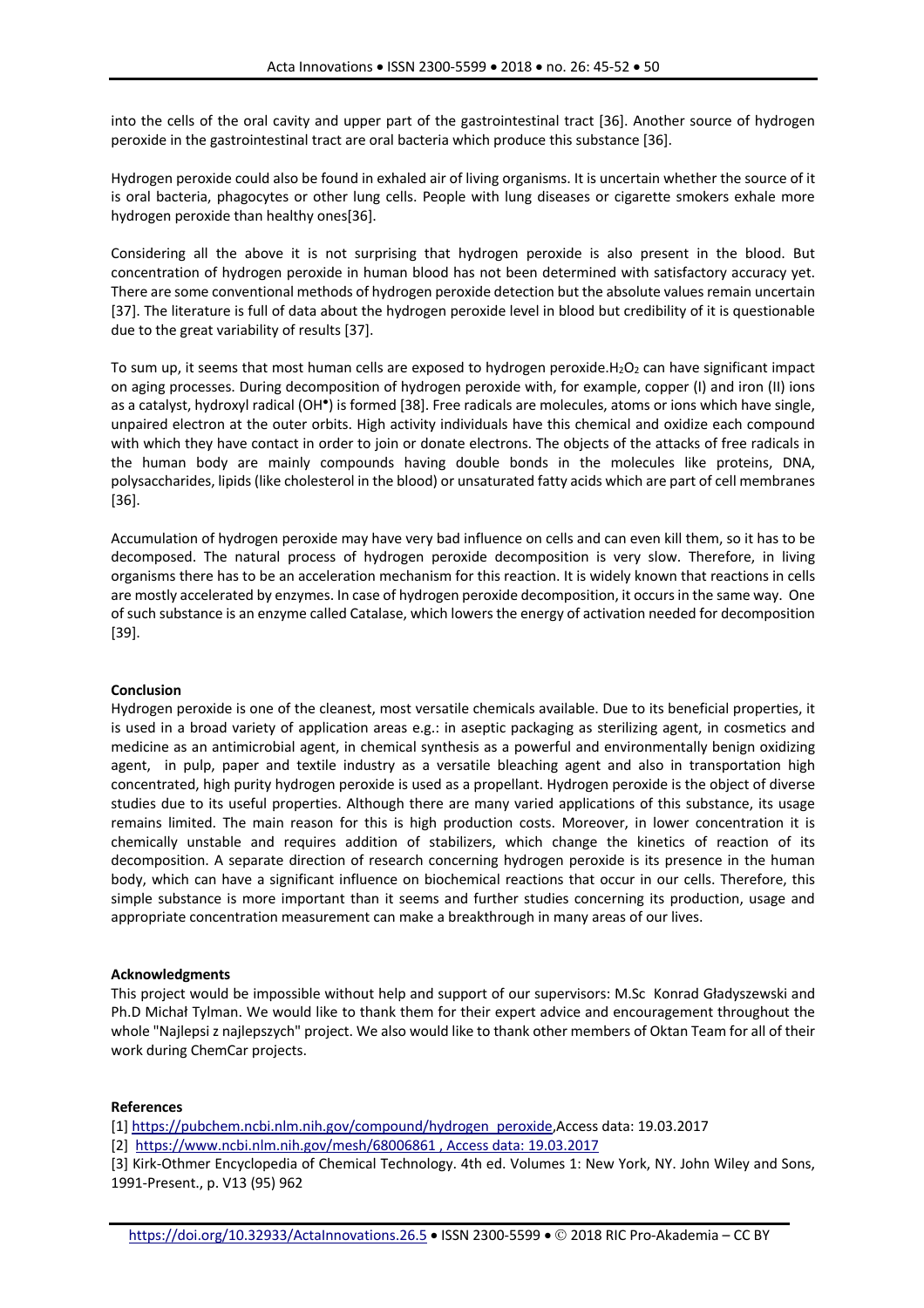[4] Abdollahi M., Hosseini A., "Hydrogen Peroxide", Encyclopedia of Toxicology (Third Edition)2014, Pages 967– 970

[5] Mistik, S. I., Müge Yükseloğlu, S. "Hydrogen peroxide bleaching of cotton in ultrasonic energy." Ultrasonics 43.10 (2005): 811-814.

[6] Hitt, D.L., Zakrzewski, Ch.M. Thomas, M.A. "MEMS-based satellite micropropulsion via catalysed hydrogen peroxide decomposition." Smart Materials and Structures 10.6 (2001): 1163.

[7] Wang, Y. et al. "Bipolar electrochemical mechanism for the propulsion of catalytic nanomotors in hydrogen peroxide solutions." Langmuir 22.25 (2006): 10451-10456.

[8] Chuang, K.T., Bing, Z. "Production of hydrogen peroxide." U.S. Patent No. 5,338,531. 16 Aug. 1994.

[9] Rarata G., Surmacz P. "Nadtlenek wodoru klasy HTP jako uniwersalne medium napędowe oraz utleniacz", Prace Instytutu Lotnictwa 2009, 202, p. 125-158

[10] Nicoll W.D. Smith A.F. Stability of Dilute Alkaline Solutions of Hydrogen Peroxide, Industrial and Engineering Chemistry 1955, 47, 12, p. 2548-2554

[11] Marzzacco C. The effect of a change in the catalyst on the enthalpy of decomposition of hydrogen peroxide, Chem 12 News 2008, p. 12-13

[12] Mok J.S., Welms W.J., Sisco J.C., Anderson W.E. Thermal Decomposition of Hydrogen Peroxide, Part 1: Experimental Results, Journal of Propulsion and Power 2005, 21, 5, p. 942-953

[13] Salem I.A., El-Maazawi M., Zaki A.B., Kinetics and mechanisms of decomposition reaction of hydrogen peroxide in presence of metal complexes, International Journal of Chemical Kinetics 2000, 32, 11, p. 643-666

[14] Schroeder J.E., Pouli D., Seim H.J., High surface area silver powder as an oxygen, Advances in Chemistry 2009, 90, p. 93-101

[15] Su-Lim L., Choong-Won L., Performance characteristics of silver catalyst bed for hydrogen peroxide, Aerospace Science and Technology 2009, 13, p.12-17

[16] Baumgartner H.J., Hood G.C., Monger J.M., Roberts R.M., Sanborn C.E., Decomposition of concentrated hydrogen peroxide on silver I. Low temperature reaction and kinetics, Journal of Catalysis 1963, 2, 5, p. 405-414 [17] Baumgartner H.J., Hood D. Hood G.C., Waver D.D., Catalyst for Hydrogen Peroxide Decomposition, United States Patent Office 1968, Patent number 3363982

[18] Garwing P.L., Heterogeneous decomposition of hydrogen peroxide by inorganic catalysts. A literature survey, Chemical Research and Development Center Princeton, New Jersey 1966

[19] Zhang, L., Lay, P. A., EPR spectroscopic studies on the formation of chromium (V) peroxo complexes in the reaction of chromium (VI) with hydrogen peroxide. Inorganic Chemistry, 37(8), 1729-1733. (1998).

[20] Dickman, M.H., Pope, M.T., "Peroxo and superoxo complexes of chromium, molybdenum, and tungsten." Chemical reviews 94.3 (1994): 569-584.

[21] Rarata, G., and P. Surmacz. "Nadtlenek wodoru klasy HTP jako uniwersalne medium napędowe oraz utleniacz." Prace Instytutu Lotnictwa (2009): 125-158.

[22] Wang, Z.J., et al. "Impacts of potassium permanganate (KMnO 4) catalyst on properties of hydrogen peroxide (H 2 O 2) foamed porous cement slurry." Construction and Building Materials 111 (2016): 72-76.

[23] Frikha, N., =Schaer E., Houzelot, J.L., "Experimental study and modelling of thermal runaway: Application to dichromate catalysed hydrogen peroxide decomposition." Thermochimica Acta 449.1 (2006): 47-54.

[24] Do, S.-H. et al. "Hydrogen peroxide decomposition on manganese oxide (pyrolusite): kinetics, intermediates, and mechanism." Chemosphere 75.1 (2009): 8-12.

[25] Simoyi, R.H. et al. "Reaction between Permanganate Ion and Hydrogen Peroxide: Kinetics and Mechanism of the Initial Phase of the Reaction'." Inorganic Chemistry 25.4 (1986): 538-542.

[26] Lin, S.S., Gurol, M.D. (1998). Catalytic decomposition of hydrogen peroxide on iron oxide: kinetics, mechanism, and implications. Environmental Science & Technology, 32(10), 1417-1423.

[27] http://rspa.royalsocietypublishing.org/content/royprsa/147/861/332.full.pdf, 15.03.2017

[28] Huang, H. H., Lu, M. C., Chen, J. N. (2001). Catalytic decomposition of hydrogen peroxide and 2-chlorophenol with iron oxides. Water Research, 35(9), 2291-2299.

[29] Barbusiński, K. (2009). Fenton reaction-controversy concerning the chemistry. Ecological Chemistry and Engineering. S, 16(3), 347-358.

[30] Markowski, J. (2011). Dyspersja tlenków żelaza – aktualny stan wiedzy. Nafta-Gaz, 67(4), 282-287.

[31] Machulek Jr., A., Quina, F.H. Gozzi, F., Silva, V.O., Riedrich, L.C., Moraes, J.E.F., (2013), Fundamental Mechanistic Studies of the Photo-Fenton Reaction for the Degradation of Organic Pollutants, Environmental and Analytical Update 25, 271-294

[32] Quiroz, M.A., Bandala, E.R., Martínez-Huitle, C.A. (2011). Advanced Oxidation Processes (AOPs) for Removal of Pesticides from Aqueous Media. Pesticides - Formulations, Effects, Fate, 687-730 (2011)